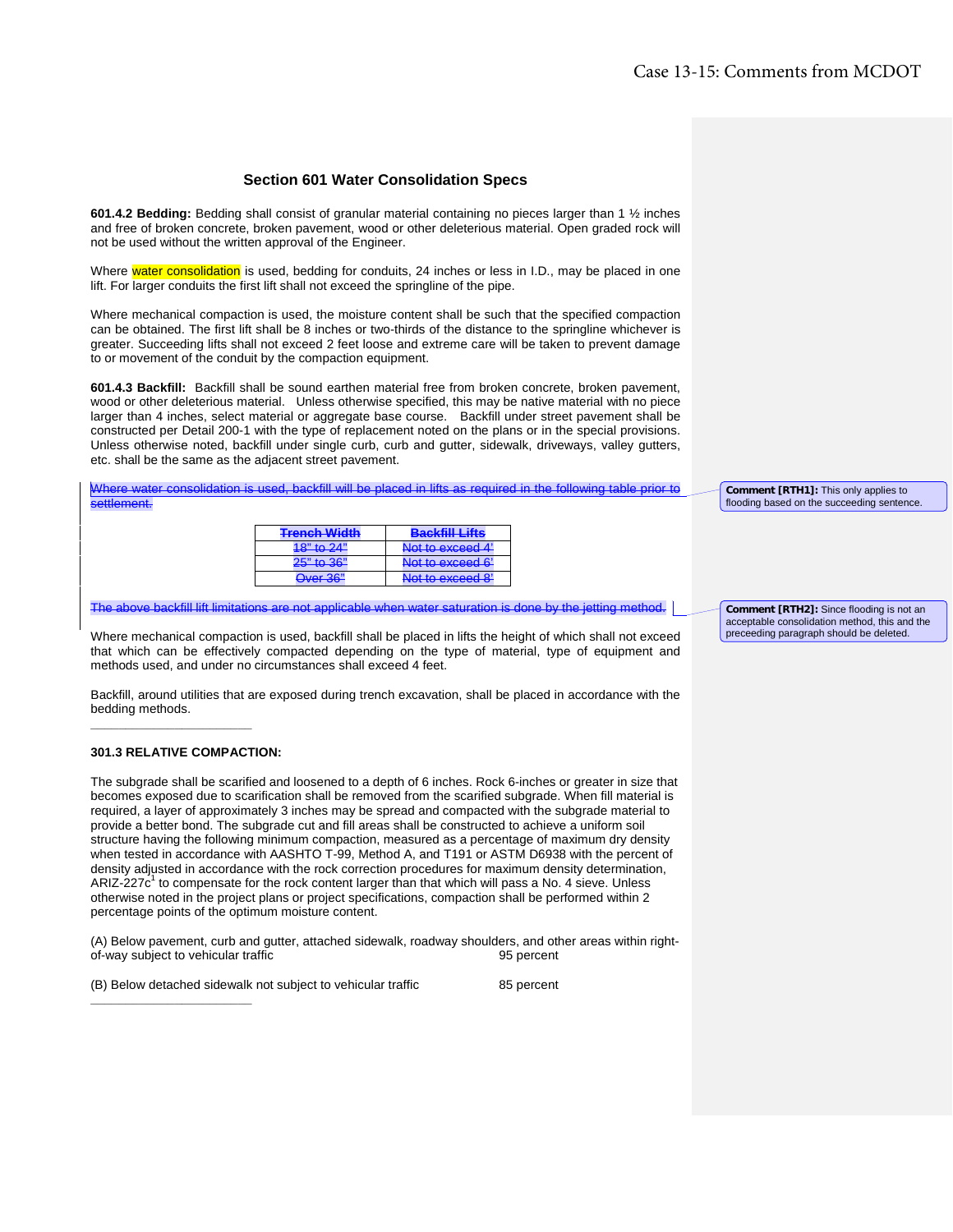|                                |                                                                                                                                                                                                                                                                                                                                                  | <b>TABLE 601-2</b><br><b>MINIMUM TRENCH COMPACTION DENSITIES</b> |                                                                                                 |                                           |  |                                                                                         |
|--------------------------------|--------------------------------------------------------------------------------------------------------------------------------------------------------------------------------------------------------------------------------------------------------------------------------------------------------------------------------------------------|------------------------------------------------------------------|-------------------------------------------------------------------------------------------------|-------------------------------------------|--|-----------------------------------------------------------------------------------------|
| <b>Backfill</b><br><b>Type</b> | Location                                                                                                                                                                                                                                                                                                                                         | feet Below<br><b>Surface</b>                                     | From Surface To 2 From 2 feet Below From 1 foot Above<br>Surface To 1 foot<br>Above Top of Pipe | Top of Pipe to<br><b>Bottom of Trench</b> |  |                                                                                         |
|                                | Under any existing or proposed<br>pavement, curb, gutter, attached<br>sidewalk, roadway shoulders,<br>and other areas within right-of-<br>way subject to vehicular traffic of<br>such construction included in the<br>contract, or when any part of the<br>trench excavation is within 2-feet<br>of existing payement, curb,<br>qutter the above | 100% for granular<br>95% for non-<br>granular                    | 90%                                                                                             | 90%                                       |  | <b>Comment [RTH3]:</b> Revised description to                                           |
| Ш                              | On any utility easement or on<br>any street, road or alley-right-of-<br>way outside limits of (for Type I)<br>backfill.                                                                                                                                                                                                                          | 85%                                                              | 85%                                                                                             | 90%                                       |  | coordinate with section 301.3(A) description.<br>Comment [RTH4]: Revised description to |
| Ш                              | Around any structures or<br>exposed utilities.                                                                                                                                                                                                                                                                                                   |                                                                  | 95% in all cases                                                                                |                                           |  | coordinate with section 301.3(B) description.                                           |

Note: The type required will generally be shown on the plans and the plans will govern. Where no type is shown on the plans, the type shall comply with Table 601-2.

**\_\_\_\_\_\_\_\_\_\_\_\_\_\_\_\_\_\_\_\_\_\_\_**

**601.4.5 Compaction Methods:** Water consolidation by jetting shall be accomplished with a 1 ½ inches pipe of sufficient length to reach the bottom of the lift being settled with adequate hose attached and a water pressure of not less than 30 psi. All jetting shall be accomplished transversely across the trench at intervals of not more than 6 feet with the jetting locations on one side of the trench offset to the jetting locations on the other side of the trench. The entire lift shall be leveled and completely saturated working from the top to the bottom.

Jetting shall be used as the consolidation method for all conduit bedding. The contractor shall be entirely responsible for establishing each lift depth so as to avoid floating the conduit being placed and shall make any repair or replacement at no cost to the Contracting Agency. However, for conduit larger than 24 inches I.D. the first lift shall not exceed the springline of the conduit.

Flooding is not acceptable as a water consolidation method unless authorized in the specification or by a written change order. It will consist of the inundation of the entire lift with water and then puddle with poles or bars to insure saturation of the entire lift.

Where jetting or flooding is utilized and the surrounding material is such that it does not permit proper drainage, the Contractor shall provide, at his expense a sump and a pump at the downstream end to remove the accumulated water.

The use of water consolidation does not relieve the Contractor from the responsibility to make his own determination that such methods will not result in damage to existing improvements. The Contractor shall be responsible for any damage incurred.

Where water consolidation is not permitted or does not result in adequate compaction, the backfill material shall be compacted with hand and/or mechanical work methods using equipment such as rollers, pneumatic tamps, and hydro-hammers or other approved devices which secure uniform and required density without injury to the pipe or related structures.

Where Type I backfill is required, water consolidation will shallnot only be permitted when the material in which the trench is located and the backfill material both are for non-granular material with a<sub>r</sub> except in the following situation. In a new development prior to paving and prior to opening the area to public traffic, water consolidation, will be permitted for non-granular material at the Contractor's discretion and responsibility.